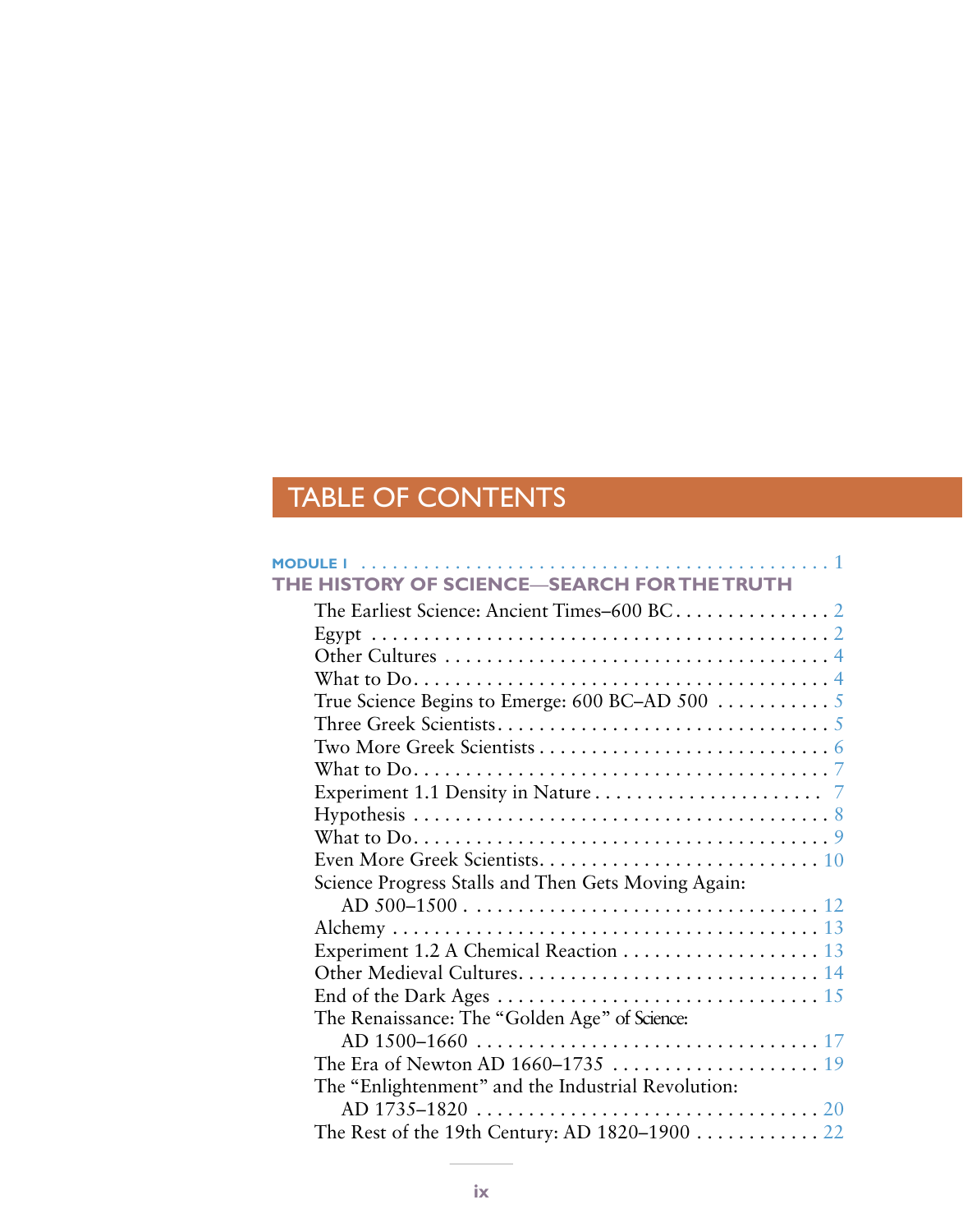| Modern Science: AD 1900-Present  24                                                                         |
|-------------------------------------------------------------------------------------------------------------|
|                                                                                                             |
|                                                                                                             |
| Answers to the "On Your Own" Questions. 28                                                                  |
|                                                                                                             |
|                                                                                                             |
|                                                                                                             |
| SCIENTIFIC INQUIRY AND THE SCIENTIFIC METHOD                                                                |
|                                                                                                             |
| Experiment 2.1: How Weight Affects the Speed at                                                             |
| Which Objects Fall. $\dots \dots \dots \dots \dots \dots \dots \dots \dots \dots \dots$                     |
| Experiment 2.2: More about How Weight Affects                                                               |
|                                                                                                             |
|                                                                                                             |
|                                                                                                             |
|                                                                                                             |
|                                                                                                             |
|                                                                                                             |
|                                                                                                             |
| Experiment 2.3: Surface Tension of Water 42                                                                 |
|                                                                                                             |
| A Recap of the Scientific Method  44                                                                        |
| Does the Scientific Method Always Prove True?  46                                                           |
| The Story of Lowell $\ldots \ldots \ldots \ldots \ldots \ldots \ldots \ldots \ldots \ldots \ldots \cdot 46$ |
| What Other Scientists Thought 47                                                                            |
| What New Information Revealed 47                                                                            |
| The Limitations and Misuses of Science  48                                                                  |
|                                                                                                             |
|                                                                                                             |
|                                                                                                             |
|                                                                                                             |
|                                                                                                             |
|                                                                                                             |
|                                                                                                             |
|                                                                                                             |
|                                                                                                             |
|                                                                                                             |
| DOCUMENTING AND INTERPRETING EXPERIMENTAL RESULTS                                                           |
|                                                                                                             |
|                                                                                                             |
|                                                                                                             |
|                                                                                                             |
|                                                                                                             |
|                                                                                                             |
|                                                                                                             |
|                                                                                                             |
|                                                                                                             |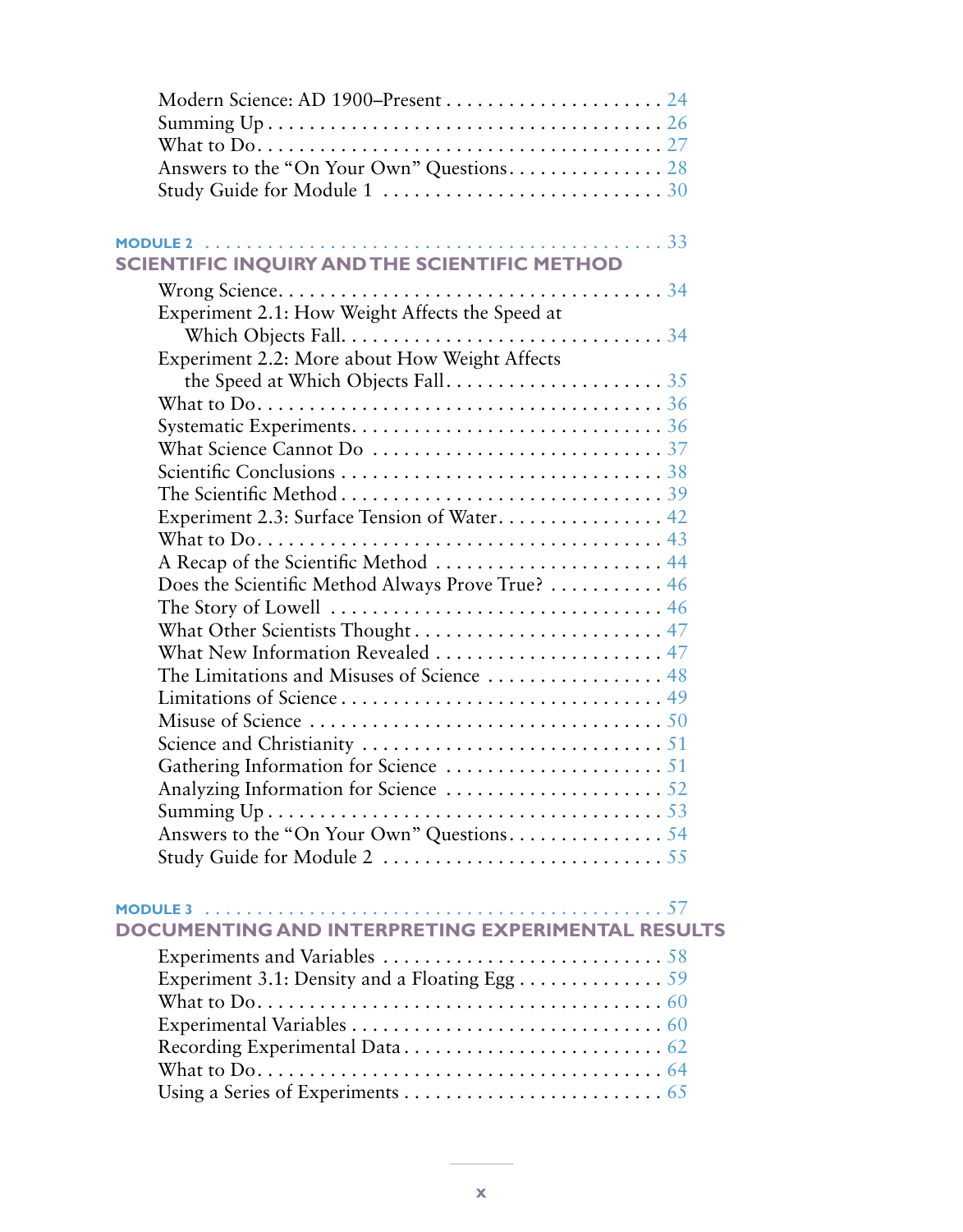|                 | What to $\mathrm{Do.}\dots\dots\dots\dots\dots\dots\dots\dots\dots\dots\dots\dots\dots$                 |  |
|-----------------|---------------------------------------------------------------------------------------------------------|--|
|                 | Experiment 3.3: The Effect a Burning Candle Has on Air 68                                               |  |
|                 | Recognizing Experimental Variables                                                                      |  |
|                 | When They Are Not Obvious. $\ldots \ldots \ldots \ldots \ldots \ldots \ldots \ldots$                    |  |
|                 | Interpreting and Recording Results of Experiments 73                                                    |  |
|                 |                                                                                                         |  |
|                 |                                                                                                         |  |
|                 |                                                                                                         |  |
|                 | Creating a Line Graph $\ldots \ldots \ldots \ldots \ldots \ldots \ldots \ldots \ldots \ldots \ldots$    |  |
|                 |                                                                                                         |  |
|                 |                                                                                                         |  |
|                 |                                                                                                         |  |
|                 |                                                                                                         |  |
|                 |                                                                                                         |  |
|                 |                                                                                                         |  |
|                 | <b>SCIENTIFIC ANALYSIS AND HISTORY</b>                                                                  |  |
|                 | Pure Science, Applied Science, and Technology  88                                                       |  |
|                 |                                                                                                         |  |
|                 |                                                                                                         |  |
|                 |                                                                                                         |  |
|                 | The Internal Test and the Bible $\ldots \ldots \ldots \ldots \ldots \ldots \ldots \ldots$               |  |
|                 | The External Test $\ldots \ldots \ldots \ldots \ldots \ldots \ldots \ldots \ldots \ldots \ldots \ldots$ |  |
|                 |                                                                                                         |  |
|                 |                                                                                                         |  |
|                 |                                                                                                         |  |
|                 |                                                                                                         |  |
|                 |                                                                                                         |  |
|                 |                                                                                                         |  |
|                 | Relative Dating and the Principle of Superposition 106                                                  |  |
|                 | Summing Up.                                                                                             |  |
|                 | Answers to the "On Your Own" Questions 109                                                              |  |
|                 |                                                                                                         |  |
|                 |                                                                                                         |  |
| <b>MODULE 5</b> |                                                                                                         |  |
|                 | <b>EARTH SCIENCE-ASTRONOMY</b>                                                                          |  |
|                 |                                                                                                         |  |
|                 |                                                                                                         |  |
|                 |                                                                                                         |  |
|                 |                                                                                                         |  |
|                 |                                                                                                         |  |
|                 |                                                                                                         |  |
|                 |                                                                                                         |  |
|                 |                                                                                                         |  |
|                 |                                                                                                         |  |
|                 |                                                                                                         |  |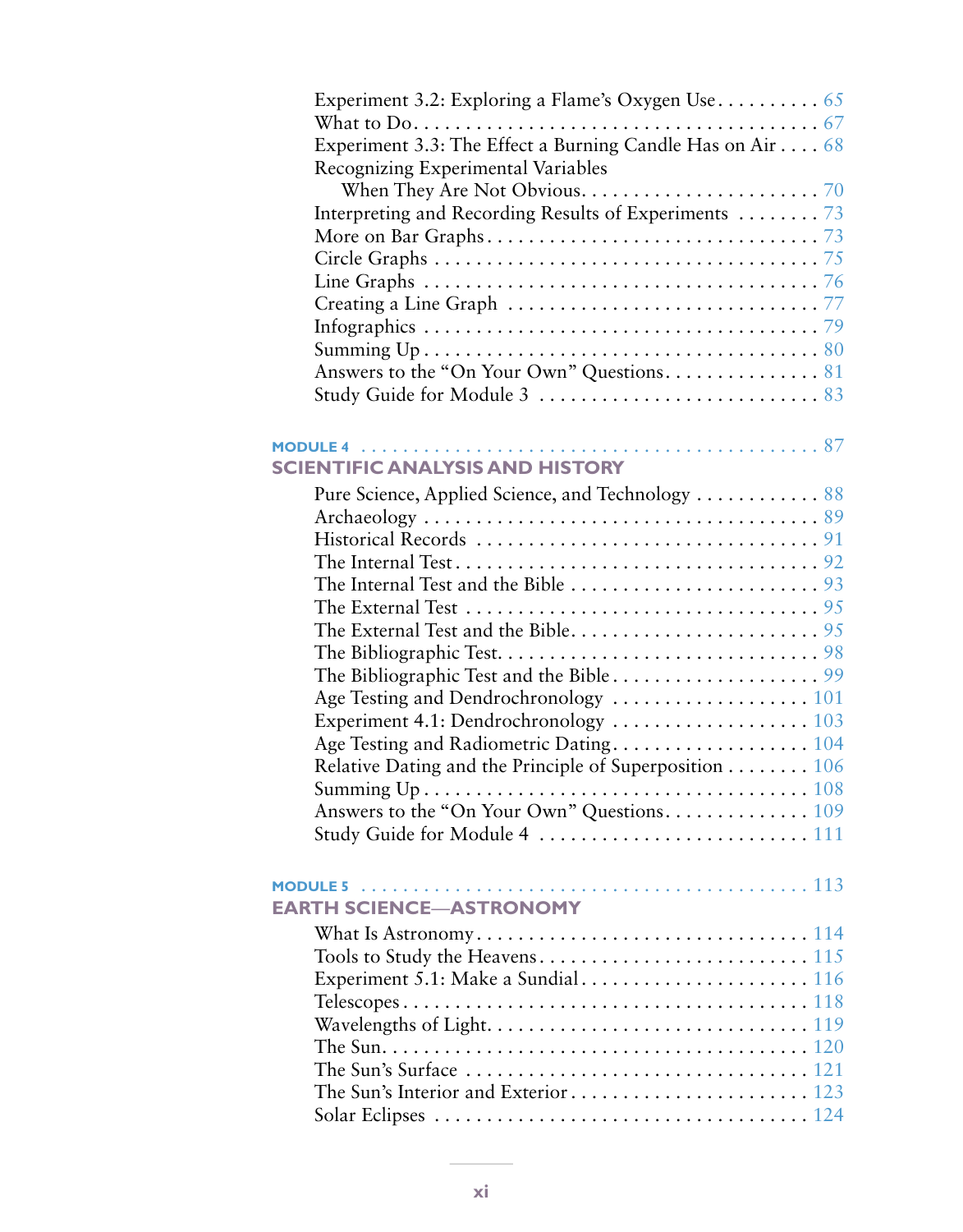| The Moon's Phases $\ldots \ldots \ldots \ldots \ldots \ldots \ldots \ldots \ldots \ldots \ldots 130$                                     |  |
|------------------------------------------------------------------------------------------------------------------------------------------|--|
| More about the Moon $\ldots \ldots \ldots \ldots \ldots \ldots \ldots \ldots \ldots 130$                                                 |  |
|                                                                                                                                          |  |
|                                                                                                                                          |  |
| Moon Exploration $\ldots \ldots \ldots \ldots \ldots \ldots \ldots \ldots \ldots \ldots \ldots 131$                                      |  |
|                                                                                                                                          |  |
|                                                                                                                                          |  |
| Kuiper Belt and Oort Cloud  133                                                                                                          |  |
|                                                                                                                                          |  |
|                                                                                                                                          |  |
|                                                                                                                                          |  |
|                                                                                                                                          |  |
|                                                                                                                                          |  |
|                                                                                                                                          |  |
|                                                                                                                                          |  |
|                                                                                                                                          |  |
|                                                                                                                                          |  |
| Answers to the "On Your Own" Questions 144                                                                                               |  |
|                                                                                                                                          |  |
|                                                                                                                                          |  |
|                                                                                                                                          |  |
| MODULE 6 $\dots\dots\dots\dots\dots\dots\dots\dots\dots\dots\dots\dots\dots\dots\dots$                                                   |  |
| <b>EARTH SCIENCE-GEOLOGY AND PALEONTOLOGY</b>                                                                                            |  |
|                                                                                                                                          |  |
|                                                                                                                                          |  |
|                                                                                                                                          |  |
|                                                                                                                                          |  |
| The Lithosphere $\dots\dots\dots\dots\dots\dots\dots\dots\dots\dots\dots\dots$                                                           |  |
|                                                                                                                                          |  |
|                                                                                                                                          |  |
|                                                                                                                                          |  |
|                                                                                                                                          |  |
|                                                                                                                                          |  |
|                                                                                                                                          |  |
|                                                                                                                                          |  |
| Sedimentary Rock Strata 163                                                                                                              |  |
| Experiment 6.2: Separation of Sedimentation 164                                                                                          |  |
| The Basic Structure of the Grand Canyon 166<br>The Fossil Record and Its Features $\ldots \ldots \ldots \ldots \ldots \ldots \ldots 169$ |  |
|                                                                                                                                          |  |
|                                                                                                                                          |  |
|                                                                                                                                          |  |
| Geology and Paleontology Perspectives $\ldots \ldots \ldots \ldots \ldots 173$                                                           |  |
| The Catastrophist Perspective $\dots \dots \dots \dots \dots \dots \dots \dots \dots \dots 174$                                          |  |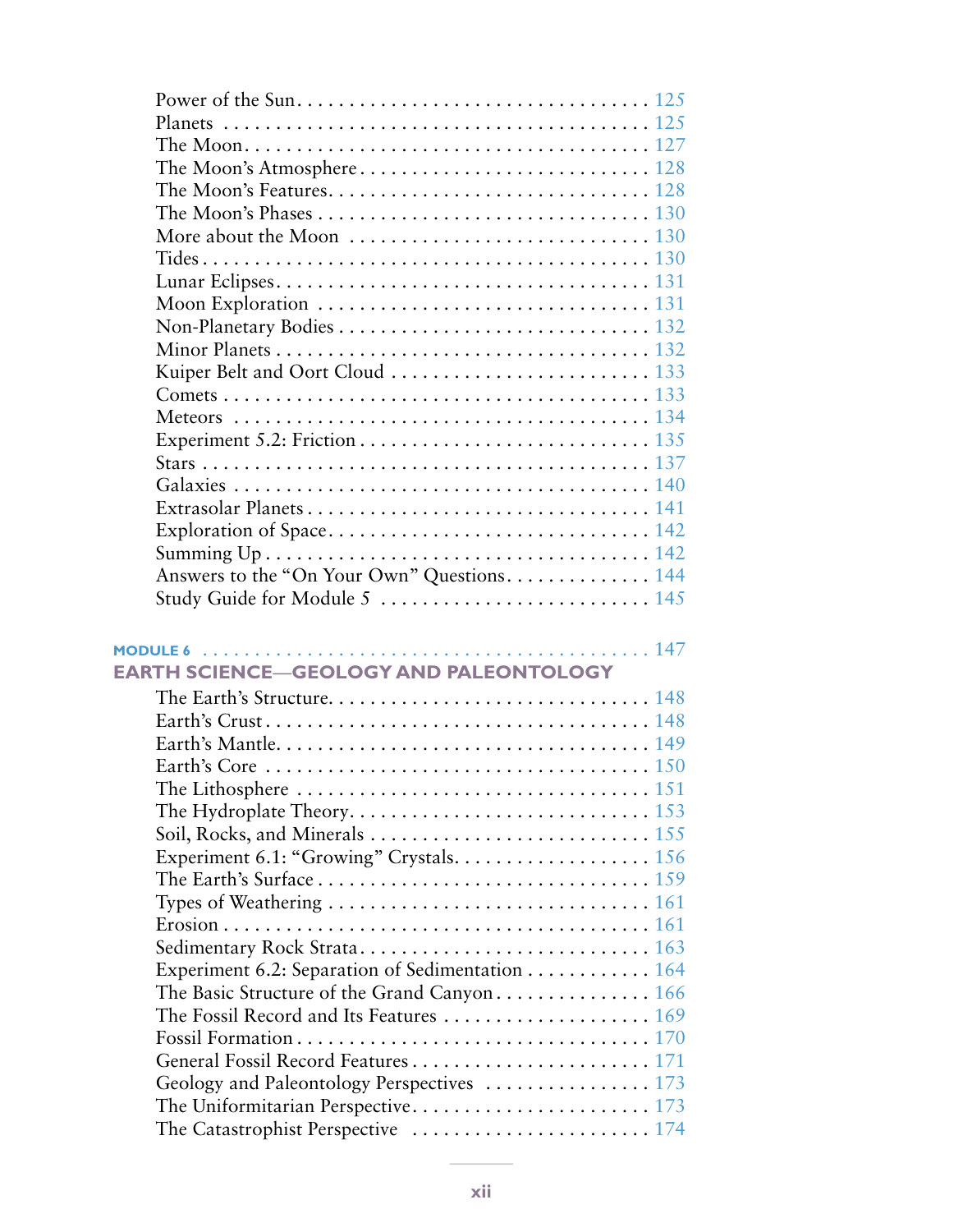| The Geological Record and Uniformitarianism $\ldots \ldots \ldots 176$                           |
|--------------------------------------------------------------------------------------------------|
|                                                                                                  |
|                                                                                                  |
|                                                                                                  |
| Answers to the "On Your Own" Questions 183                                                       |
|                                                                                                  |
|                                                                                                  |
|                                                                                                  |
| <b>EARTH SCIENCE-METEOROLOGY AND OCEANOGRAPHY</b>                                                |
|                                                                                                  |
|                                                                                                  |
|                                                                                                  |
| What Causes Weather? $\ldots \ldots \ldots \ldots \ldots \ldots \ldots \ldots \ldots \ldots 192$ |
|                                                                                                  |
|                                                                                                  |
| Experiment 7.1: Make Some Clouds 196                                                             |
|                                                                                                  |
|                                                                                                  |
|                                                                                                  |
|                                                                                                  |
|                                                                                                  |
| Weather Prediction $\ldots \ldots \ldots \ldots \ldots \ldots \ldots \ldots \ldots \ldots 201$   |
|                                                                                                  |
|                                                                                                  |
| Experiment 7.2: Build Your Own Barometer 202                                                     |
|                                                                                                  |
|                                                                                                  |
|                                                                                                  |
|                                                                                                  |
|                                                                                                  |
|                                                                                                  |
|                                                                                                  |
|                                                                                                  |
|                                                                                                  |
|                                                                                                  |
|                                                                                                  |
|                                                                                                  |
|                                                                                                  |
| Answers to the "On Your Own" Questions 212                                                       |
|                                                                                                  |
|                                                                                                  |
|                                                                                                  |
| <b>GENERAL CHEMISTRY</b>                                                                         |
|                                                                                                  |
|                                                                                                  |
| States of Matter $\dots\dots\dots\dots\dots\dots\dots\dots\dots\dots\dots$ 216                   |
|                                                                                                  |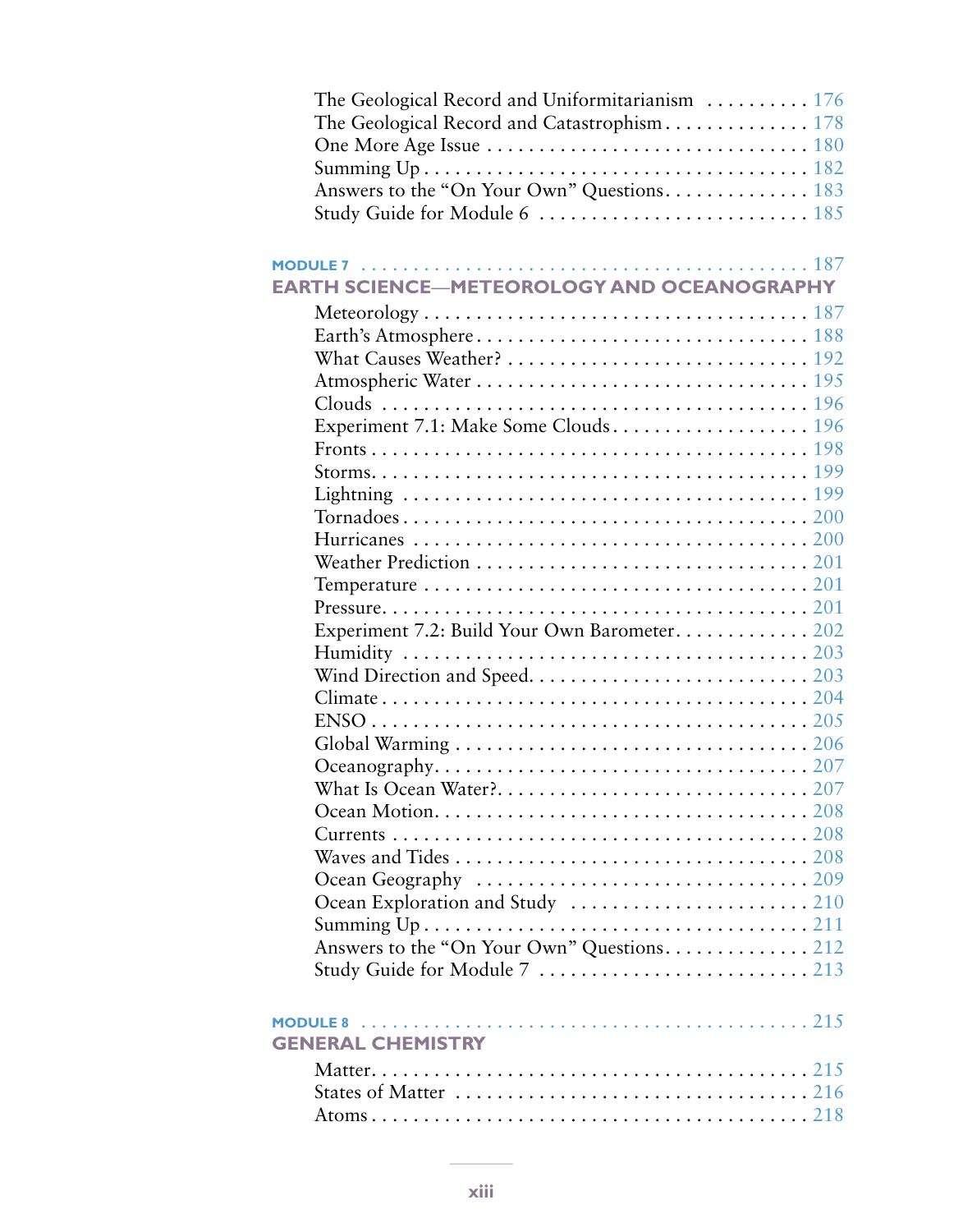| Experiment 8.1: Exposing Elements to Fire 221                                                              |  |
|------------------------------------------------------------------------------------------------------------|--|
| The Periodic Table of the Elements $\dots \dots \dots \dots \dots \dots \dots \dots$                       |  |
|                                                                                                            |  |
|                                                                                                            |  |
| Experiment 8.2: Separating a Mixture of Sand and Salt 228                                                  |  |
|                                                                                                            |  |
|                                                                                                            |  |
| Types of Molecules $\dots\dots\dots\dots\dots\dots\dots\dots\dots\dots\dots 234$                           |  |
|                                                                                                            |  |
|                                                                                                            |  |
|                                                                                                            |  |
|                                                                                                            |  |
| Answers to the "On Your Own" Questions 239                                                                 |  |
|                                                                                                            |  |
|                                                                                                            |  |
|                                                                                                            |  |
| <b>GENERAL PHYSICS</b>                                                                                     |  |
|                                                                                                            |  |
|                                                                                                            |  |
|                                                                                                            |  |
|                                                                                                            |  |
|                                                                                                            |  |
|                                                                                                            |  |
| Newton's Third Law $\ldots \ldots \ldots \ldots \ldots \ldots \ldots \ldots \ldots \ldots 251$             |  |
|                                                                                                            |  |
|                                                                                                            |  |
| Electromagnetic Force $\ldots \ldots \ldots \ldots \ldots \ldots \ldots \ldots \ldots 253$                 |  |
| Experiment 9.2: Building an Electric Circuit 255                                                           |  |
|                                                                                                            |  |
|                                                                                                            |  |
| The Lever $\ldots \ldots \ldots \ldots \ldots \ldots \ldots \ldots \ldots \ldots \ldots \ldots \ldots 259$ |  |
| The Wheel and Axle $\dots\dots\dots\dots\dots\dots\dots\dots\dots\dots260$                                 |  |
|                                                                                                            |  |
|                                                                                                            |  |
| The Wedge $\ldots \ldots \ldots \ldots \ldots \ldots \ldots \ldots \ldots \ldots \ldots \ldots \ldots 261$ |  |
|                                                                                                            |  |
| Waves and Sound $\ldots \ldots \ldots \ldots \ldots \ldots \ldots \ldots \ldots \ldots \ldots 262$         |  |
|                                                                                                            |  |
| Explaining Wave Anatomy  264                                                                               |  |
| Experiment 9.3: Wavelength, Frequency, and Sound 265                                                       |  |
|                                                                                                            |  |
|                                                                                                            |  |
|                                                                                                            |  |
|                                                                                                            |  |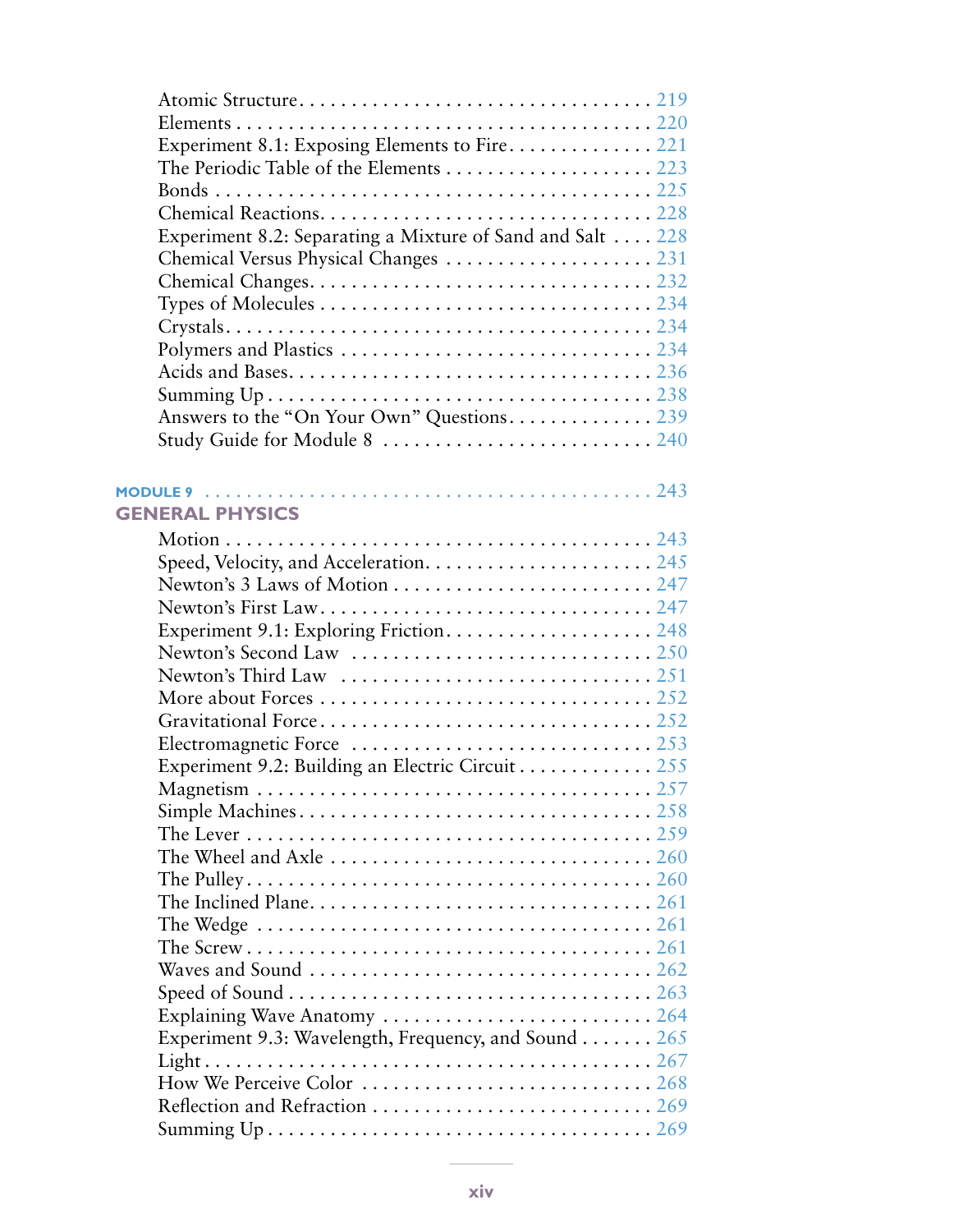| <b>LIFE SCIENCE</b>                                                                                       |  |
|-----------------------------------------------------------------------------------------------------------|--|
|                                                                                                           |  |
|                                                                                                           |  |
| Experiment 10.1: Building a Candy Model of DNA 280                                                        |  |
|                                                                                                           |  |
|                                                                                                           |  |
| Experiment 10.2: Finding Food in Plants  284                                                              |  |
| Sensing and Responding to Change  286                                                                     |  |
| The Cell $\ldots \ldots \ldots \ldots \ldots \ldots \ldots \ldots \ldots \ldots \ldots \ldots \ldots 287$ |  |
|                                                                                                           |  |
|                                                                                                           |  |
|                                                                                                           |  |
|                                                                                                           |  |
|                                                                                                           |  |
|                                                                                                           |  |
|                                                                                                           |  |
|                                                                                                           |  |
|                                                                                                           |  |
|                                                                                                           |  |
|                                                                                                           |  |
|                                                                                                           |  |
|                                                                                                           |  |
|                                                                                                           |  |
| <b>GENERAL BIOLOGY</b>                                                                                    |  |
| Molecular Biology and Biochemistry306                                                                     |  |
|                                                                                                           |  |
|                                                                                                           |  |
|                                                                                                           |  |
|                                                                                                           |  |
|                                                                                                           |  |
| Experiment 11.1: Growing a Yeast Culture 312                                                              |  |
|                                                                                                           |  |
|                                                                                                           |  |
|                                                                                                           |  |
|                                                                                                           |  |
|                                                                                                           |  |
| Experiment 11.2: Leaf Collection and Identification 320                                                   |  |
|                                                                                                           |  |
|                                                                                                           |  |
|                                                                                                           |  |
|                                                                                                           |  |
|                                                                                                           |  |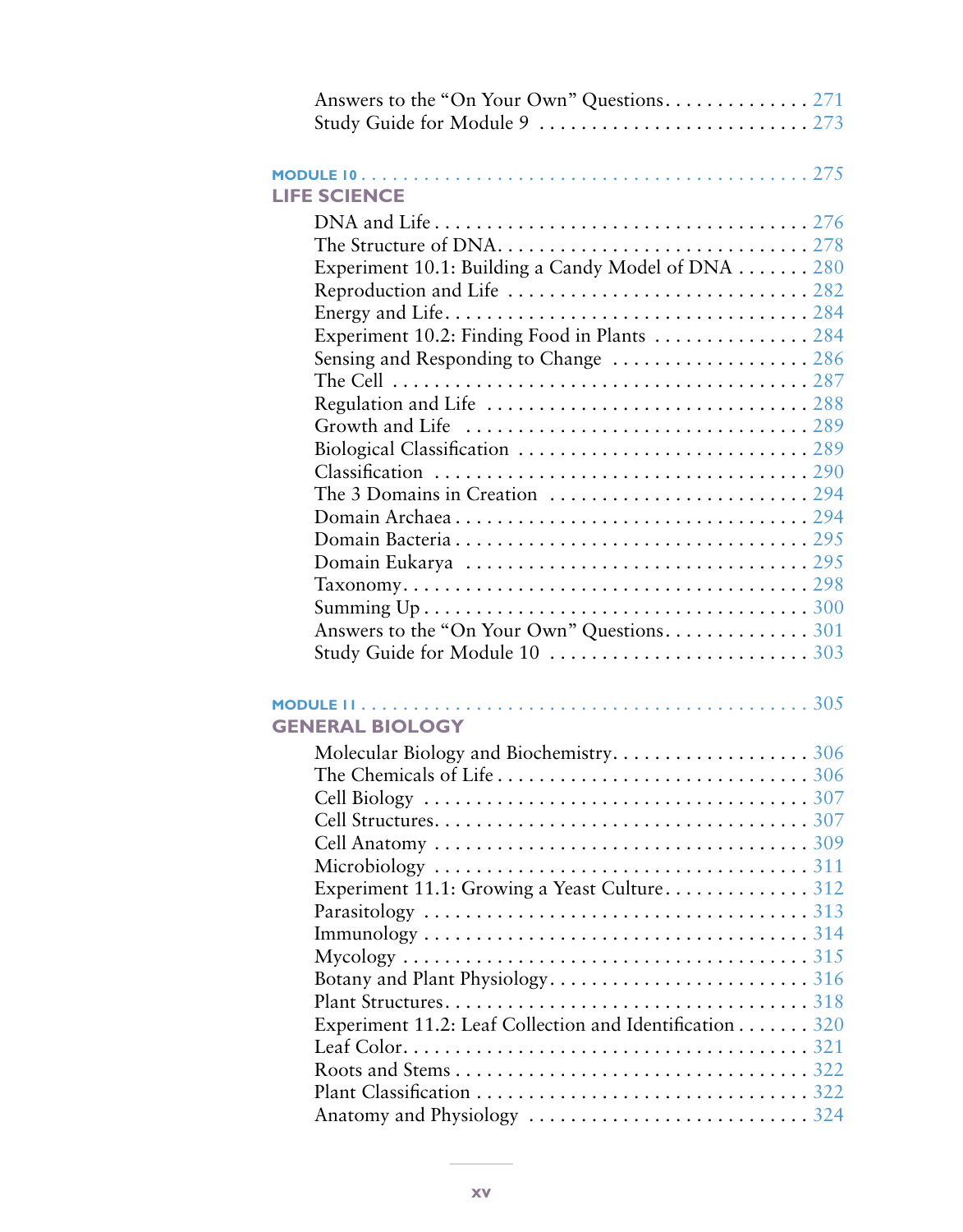| Answers to the "On Your Own" Questions331                                                           |  |
|-----------------------------------------------------------------------------------------------------|--|
| Study Guide for Module 11 333                                                                       |  |
|                                                                                                     |  |
| <b>MARINE SCIENCE</b>                                                                               |  |
|                                                                                                     |  |
| The Oceans of the Earth $\ldots \ldots \ldots \ldots \ldots \ldots \ldots \ldots \ldots \ldots$ 336 |  |
| Experiment 12.1: An Edible Ocean Layer Model  338                                                   |  |
|                                                                                                     |  |
|                                                                                                     |  |
| The Plankton $\ldots \ldots \ldots \ldots \ldots \ldots \ldots \ldots \ldots \ldots \ldots \ldots$  |  |
|                                                                                                     |  |
|                                                                                                     |  |
|                                                                                                     |  |
|                                                                                                     |  |
|                                                                                                     |  |
|                                                                                                     |  |
|                                                                                                     |  |
|                                                                                                     |  |
|                                                                                                     |  |
|                                                                                                     |  |
|                                                                                                     |  |
|                                                                                                     |  |
|                                                                                                     |  |
|                                                                                                     |  |
| Experiment 12.2: Shark and Fish Buoyancy  352                                                       |  |
|                                                                                                     |  |
|                                                                                                     |  |
|                                                                                                     |  |
|                                                                                                     |  |
|                                                                                                     |  |
|                                                                                                     |  |
| Answers to the "On Your Own" Questions 362                                                          |  |
|                                                                                                     |  |
|                                                                                                     |  |
|                                                                                                     |  |
| <b>ENVIRONMENTAL SCIENCE</b>                                                                        |  |
|                                                                                                     |  |
|                                                                                                     |  |
|                                                                                                     |  |
|                                                                                                     |  |